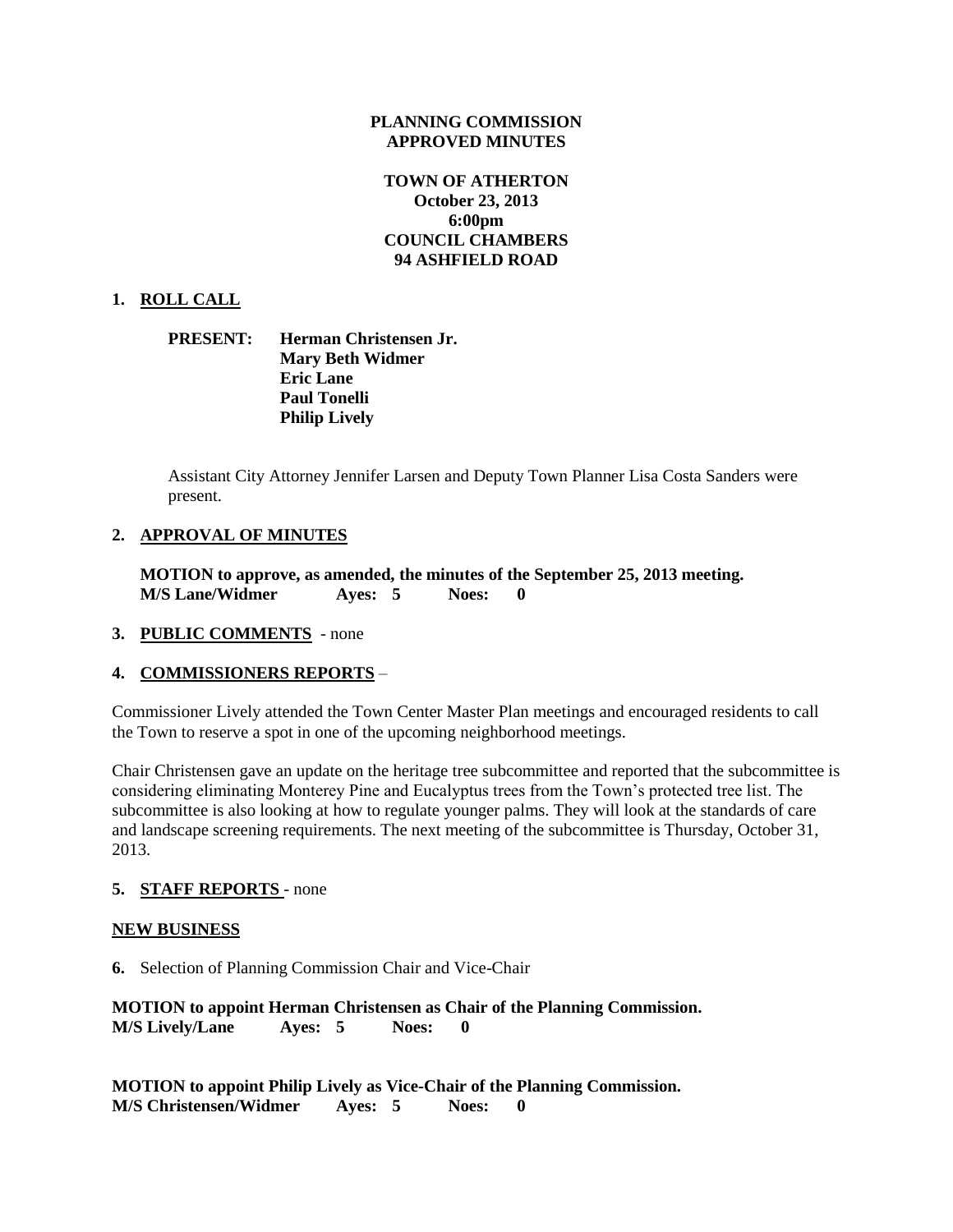### **7. Resolution Initiating an Amendment to Atherton Municipal Code Chapter 17.40, Athletic Court Regulations.**

Deputy Town Planner Lisa Costa Sanders presented the item.

The Commission would like staff to provide possible regulations for: BMX tracks, batting cages, dirt mounds from basements being used for recreational purposes as well as turning an empty pool into a skate park.

**MOTION to adopt a Resolution to initiate an amendment to Atherton Municipal Code 17.40 regulating athletic facilities.**

**M/S Lane/Lively Ayes: 5 Noes: 0** 

# **PUBLIC HEARINGS**

### **8. Draft Environmental Impact Report for the Cartan Field Improvement Project, Menlo School and Menlo College (APN070-250-190)**

Commissioner Widmer was recused due to her spouse holding a seat on the Town Council.

Chair Christensen introduced the item.

Deputy Town Planner Lisa Costa Sanders presented the item and noted the focus of the meeting is comments on the EIR.

Assistant City Attorney Jennifer Larson gave an overview of the scope of the meeting and the role of the Planning Commission and the speakers who choose to speak at the meeting.

Rebecca Gorton, Lamphier Gregory gave an overview of the CEQA requirements and of the findings of the Environmental Impact Report (EIR).

Commissioner Lane would like clarification of the noise density and loudness. He would like to see real data and not just the average. Additionally, Commissioner Lane would like to see data on the impact on those drivers turning right from El Camino Real in addition to the data on the left hand turn impacts.

Dave McAdoo, Director of Operations and Construction of Menlo School gave an overview of the projects. He outlined the outreach with neighbors and gave a basic outline of the size and location of the new facilities. He pointed out that the aquatic center will be 12 feet below grade with an eight foot acoustic wall surrounding the site. Additionally he pointed out that there will be a net to keep stray balls out of neighbors' yards. Mr. McAdoo noted that there will be no field lighting and there will be no night games.

Commissioner Lane expressed concern for birds hitting the net.

Commissioner Lively asked why the Commission is being presented with Concept C. Mr. McAdoo answered that they changed concepts based on the findings of the EIR.

OPEN PUBLIC COMMENT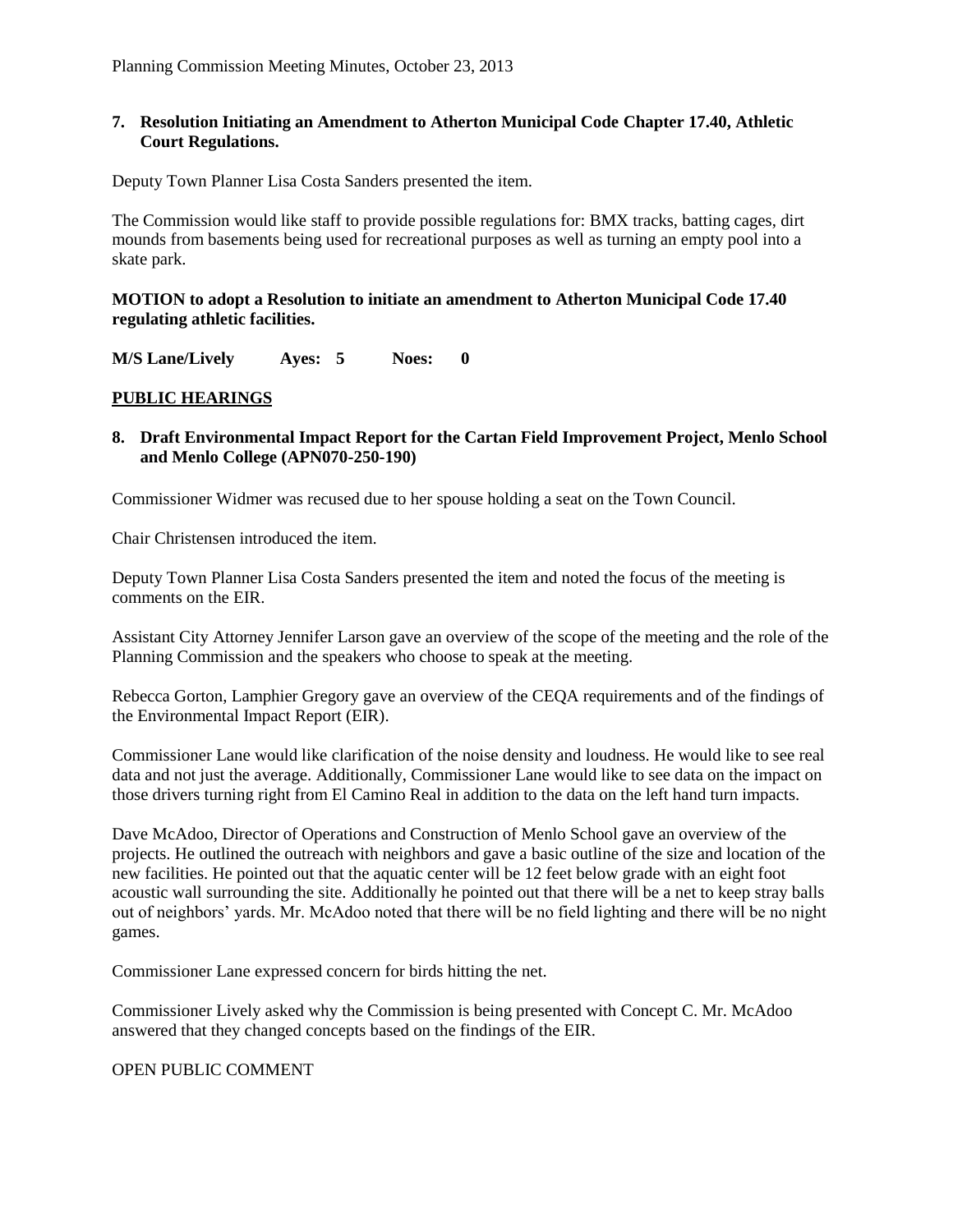John Braskamp, Isabella Avenue, commented that the project description is misleading. He noted that the proposal will double the noise threshold. He expressed concern about traffic and parking and the aquatic center having activities all year round. His final concern was that the only exit is near Isabella.

Rose Hau, Isabella Avenue, spoke in opposition to the project. She objects to the size and the scale of the project. She has concerns about the noise, traffic and aesthetics. Ms. Hau sees this as a Town issue and not a neighborhood issue. Alejandro and Selby Lane at El Camino are dangerous and she raised concern about the proposed driveway from the parking lot onto El Camino Real. Ms. Hau sees the density and appearance of the project as counter to the Town's General Plan. Additionally, Ms. Hau would like a clear sound analysis.

Anne McNertny, Watkins Avenue, suggested that the people on the east side of El Camino Real need to be taken into account. Ms. McNertney has concerns about the noise level. She finds the current noise level of activities at Cartan field to be annoying and is concerned about an increase in decibels and activity level.

Paul Getty, Isabella Avenue, requested continuous noise monitoring. Mr. Getty is concerned about the noise levels and is worried about density. He believes it will not look like Atherton. Additionally, Mr. Getty is worried about the removal of trees and would like more details about landscape screening. He would like to know where the netting and high fences will be. Mr. Getty asked if there will be artificial lighting and has concerns about light radiating. He has concerns about pedestrians on Alejandra. He would like clarification on historical Conditional Use Permits including the public address system and Sunday games.

Jeff Hiller, Brittany Meadows, expressed concern about the use and feels the project is not acceptable in a residential community.

Jay Hoag, Park Lane, commented that the EIR was well done and comprehensive. He feels the school has done a good job reaching out to neighbors. He added that the only new thing in the complex is the aquatic facility. He sees the positives in the major parking enhancement included in the project.

## PUBLIC COMMENT CLOSED

Commissioner Lane would like more detail on the noise and traffic impacts.

Commissioner Tonelli would like more information on the project and sees the raised stands as projecting noise towards the neighbors.

Commissioner Lively would like to see more information on traffic on Valparaiso, Alejandra and El Camino Real. He feels the noise mitigation is insufficient. Commissioner Lively would like more information on the pool noise. He would like to understand the visual impacts of the two-story building. Commissioner Lively suggested that the netting is not addressed. He is not sure about the parking and feels attendance needs to be more clearly understood.

Commissioner Lane needs clarification about traffic on the site especially access to the pool.

Chair Christensen asked about the validity of the EIR since it was based on the old plan. Rebecca Gorton explained that the EIR actually endorses Concept C. Concept C is the environmentally superior Alternative.

Chair Christensen asked what happens if the Noise Ordinance amendment is not approved. Rebecca Gorton answered that the project would need to be reassessed. It is part of the proposal submitted by the applicant.